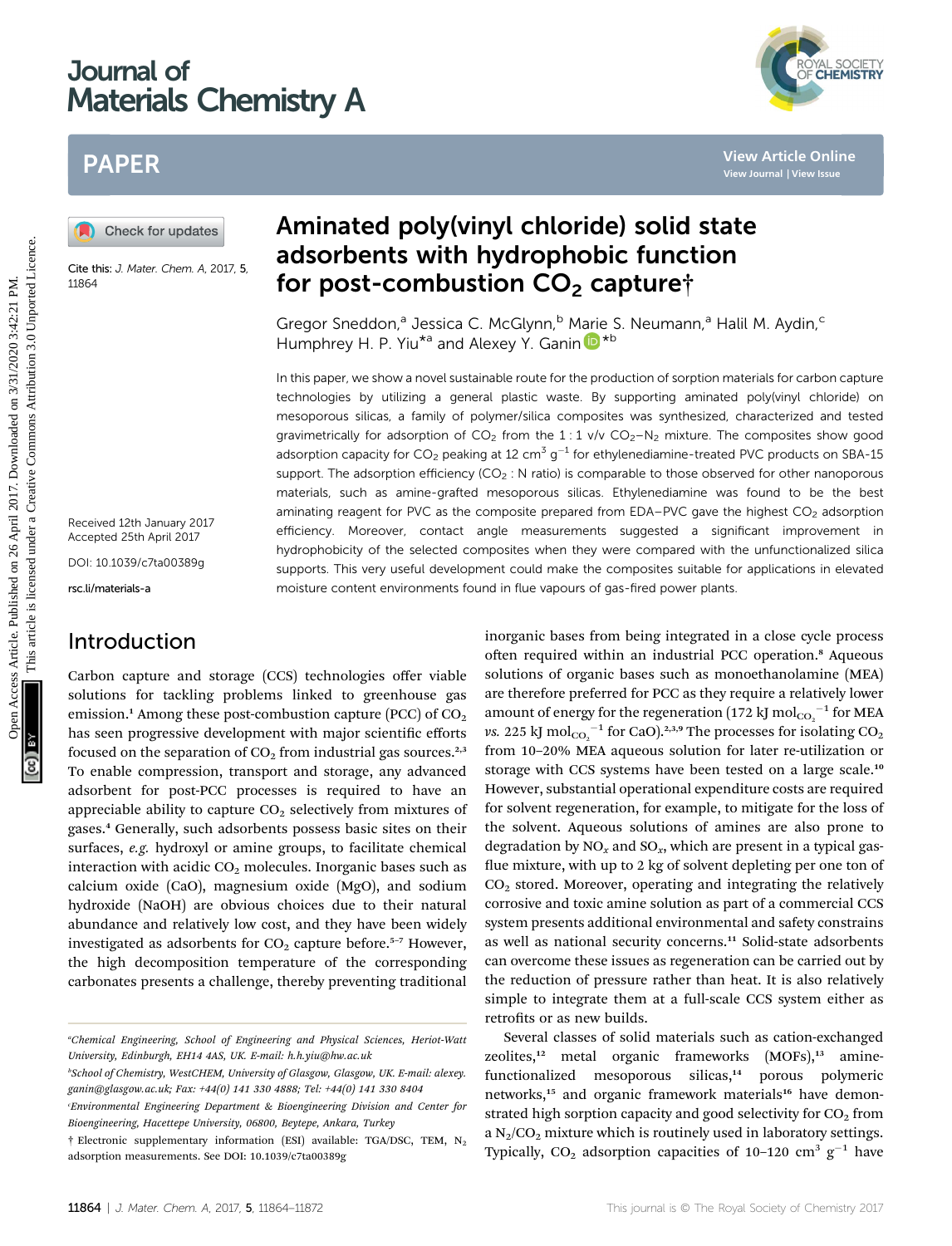substrates such as silicas could help to produce composites with high number of basic sites and to achieve improved gas sorption characteristics.<sup>25</sup>

been reported depending on the tested conditions (Table S1†). Since amine groups can be integrated into polymers there is an exciting opportunity to utilize the existing non-biodegradable plastics as future solid-state adsorbents.<sup>17</sup> As such their application in CCS presents a viable alternative to pyrolysis which is a current end-of-life solution for some of these non-recyclable polymers.<sup>18</sup> Pyrolysis of poly(vinyl chloride), PVC, is particularly problematic as it leads to the generation of toxic chloro– organic compounds.19,20 Moreover, re-use of waste PVC presents an additional challenge due to cross-contamination with polyethylene terephthalates (PET).<sup>21</sup> A large amount of CO (13 wt%) of PET) has been shown to be released upon pyrolysis due to the presence of PET. There are few incentives for recycling and the majority of PVC ends up as landfill waste. A sustainable route for re-utilization of waste PVC will be of particular interest to environmental and scientific communities and a facile route for coupling amines and alkyl chloride groups via a nucleophilic substitution reaction through the secondary chloro-groups on the PVC backbone is already developed.<sup>22</sup> Furthermore, the solid–liquid heterogeneous interface reactions between a PVC polymer (solid phase) and an ethylenediamine solution (liquid phase) have been also applied for functionalization of PVC microspheres and membranes.<sup>23</sup> It has also been shown that PVC could be aminated by ethylenediamine (EDA), diethylenetriamine (DETA) and ethanolamine (MEA).<sup>24</sup> The authors were also able to generate crosslinked PVC with enhanced thermal stability and ion exchange capacity. However, no gas sorption measurements have been carried out on amine functionalized PVCs so far as one would expect the pristine unsupported materials to possess low surface areas. Supporting low surface material on robust and high surface area mesoporous Paper<br>
Near reported only to the tissed conditions; (Table S11). Takes Scientific Plurouic PAIs configure that the components are the same a gift from 800-2, belonged with the same and the same and the same and the same a

In this work, we report for the first time the synthesis of a family of high surface area composite materials that contain amine-functionalized PVC as the source of basic sites for  $CO<sub>2</sub>$ adsorption. The proposed synthesis is based on a relatively simple one-step reaction making the protocol potentially scalable for the development of advanced adsorbents suitable for industrial CCS units. Furthermore, the aminated-PVC adsorbents show superior hydrophobic characteristics when compared with the unfunctionalized mesoporous substrates. This is a potentially useful utility for the design of future  $CO<sub>2</sub>$ adsorbents operating in elevated moisture content flue gases.

## Experimental section

### Chemicals

Ethylenediamine (99.5%), PVC powder ( $M_w = 43000$ ), methyl ethyl ketone (MEK, or butan-2-one, 99%), trimethylbenzene (TMB, 98%), fumed silica (denoted as  $f-SiO<sub>2</sub>$ ) were all purchased from Sigma Aldrich. Aminating agents, diethylenetriamine (DETA, 98%), monoethanolamine (MEA, 99%), ethylenediamine (EDA, 99%), diethanolamine (DEA, 99%) and tetraethylorthosilicate (TEOS, 98%) were supplied by Acros Chemicals. Concentrated hydrochloric acid HCl (35% w/w) was supplied by

Fisher Scientific. Pluronic P123 surfactant  $(EO_{20}PO_{70}EO_{20}, M_w =$ 5800) was a gift from BASF. Deionised water was used in all synthesis. High purity  $CO<sub>2</sub>$  and N<sub>2</sub> gases were supplied by BOC. All chemicals were used as received without further purification.

#### Synthesis of mesoporous SBA-15 and MCF silicas

Mesoporous silica SBA-15 was prepared following a welldeveloped literature procedure.<sup>26</sup> Briefly surfactant Pluronic P123 (4 g) was dissolved in 138 cm<sup>3</sup> of deionized water and the solution was acidified by adding of  $12 \text{ cm}^3$  of concentrated HCl. After being fully dissolved, the silica precursor TEOS  $(8.3 \text{ g}, 0.04)$ mol) was added into the solution. After 24 h of stirring at 40  $^{\circ}$ C a white precipitate was formed. It was then transferred to a PTFE bottle, which was heated in an oven at 100  $\degree$ C for 3 days. The white precipitate was filtered, washed, dried and calcined at 550 °C in air. Mesocellular foam (MCF) silica was prepared with the same procedure as SBA-15 except that a swelling agent trimethylbenzene (TMB, 1.2 g) was added to the surfactant solution prior to the addition of TEOS.<sup>25</sup> The mass ratio of surfactant: TMB  $= 1 : 0.3$ . The same calcination regime was applied to the as-prepared MCF silica.

## Synthesis of aminated PVC (APVC)/mesoporous silica composites

For consistency, all composites were prepared from stock solutions of relevant APVC using a homogeneous liquid-phase reaction. To make a stock solution, 1 g of PVC was dissolved in 50  $\text{cm}^3$  of MEK giving a clear solution. After adding an excess of an aminating agent  $(1 \text{ g})$  into the resulting solution it was refluxed at 80 $\degree$ C for 24 h. After cooling to ambient temperature, the resulting APVC stock solution with a nominal concentration of the polymer of ca. 2 wt% was used for functionalization of the mesoporous silicas. It should be noted that to achieve the maximum functionalization of the surface of the polymer by amine groups an excess of amine and reflux times in excess of 18 hours were required.

In a typical coating procedure, 100 mg of a related mesoporous silica support (fumed silica, SBA-15 or MCF) were suspended in 10 ml of MEK solvent. A corresponding volume of the stock solution was then added to the suspension. Depending on the amount of the stock solution added, the composites with three different ratios of 4%, 7% and 19% w/w between the APVC and silica substrate were prepared as exemplified in Table 1 for composites between SBA-15 or MCF and the EDA–PVC stock solution.

After adding the stock solution the suspension was sonicated in a degas mode for 60 min and transferred on a glass Petri dish in a fume cupboard to allow the solvent to evaporate at ambient temperature. Finally, the samples were washed in ethanol using Soxhlet extraction for at least 6 h to remove any unreacted amine. The resulting solid was heated to 80 $^{\circ}$ C at a reduced pressure in a vacuum oven for 8 hours to remove any residual solvent.

Control experiments were carried out to isolate pristine APVC solids (e.g., without a silica matrix). The solids were precipitated by adding ethanol to aliquots of the corresponding stock solutions. Similar to the composite materials the solids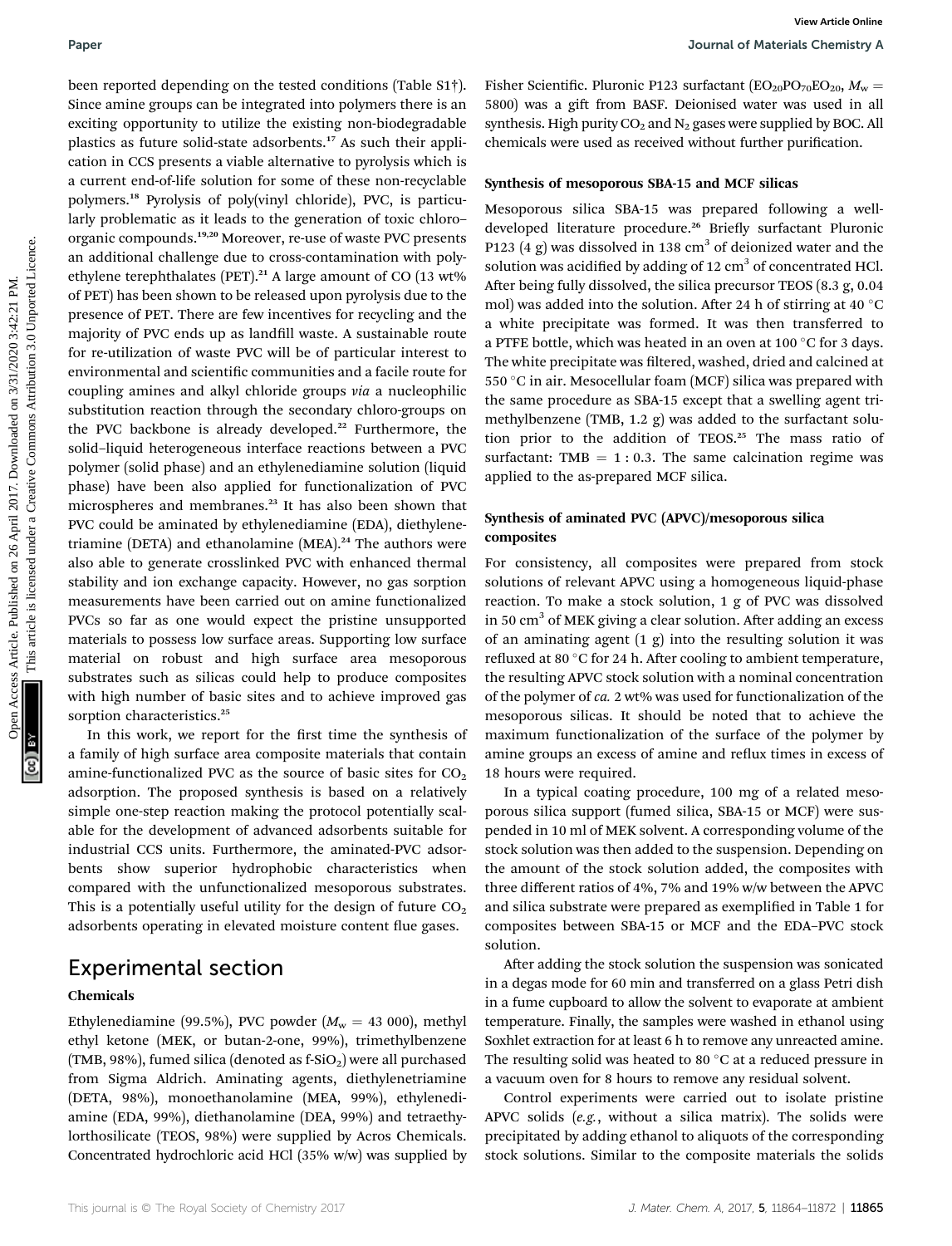Table 1 Exemplified ratios required for synthesis composites using the SBA-15 or MCF silicas and the ethylenediamine (EDA)/PVC stock solution

| Adsorbent            | Stock<br>solution, ml | Amount<br>of APVC, mg | Amount<br>of silica, mg |  |
|----------------------|-----------------------|-----------------------|-------------------------|--|
| EDA-PVC/SBA-15 (4%)  | 0.2                   | 4                     | 100                     |  |
| EDA-PVC/SBA-15 (7%)  | 0.35                  | 8                     | 100                     |  |
| EDA-PVC/SBA-15 (19%) | 0.95                  | 24                    | 100                     |  |
| EDA-PVC/MCF (4%)     | 0.2                   | $\overline{4}$        | 100                     |  |
| EDA-PVC/MCF (7%)     | 0.35                  | 8                     | 100                     |  |
| EDA-PVC/MCF (19%)    | 0.95                  | 24                    | 100                     |  |

were washed with ethanol using a Soxhlet extraction setup to remove any unreacted amine from the surface of the polymer and were finally dried in a vacuum oven at 80 °C overnight.

### Characterization of materials

Pristine APVC products and their composites with mesoporous silicas were characterized using Fourier-transform infrared (FTIR) spectroscopy. FTIR spectroscopic analysis was carried out using a Perkin Elmer Spectrum 100 spectrometer fitted with an ATR sampling unit. For the sample measurement, 32 scans in the region from 650 to 4000  $\text{cm}^{-1}$  were accumulated with a resolution of 4  $\rm cm^{-1}$ . CHN elemental analysis was performed with an Exeter CE-440 Elemental Analyzer. Simultaneous thermogravimetric analysis with differential scanning calorimetry (TGA/DSC) was carried out using a TA instruments SDT Q600 unit. In a typical analysis, a sample of ca. 5 mg was heated up to 800 °C at a heating rate of 5 °C min<sup>-1</sup> under flowing air (100 cm<sup>3</sup>)  $min^{-1}$ ). Experimental datasets were analysed using Advantage Software v5.5.22 (TA Instruments).

Surface area was studied using  $N_2$  adsorption-desorption isotherms and transmission electron microscopy (TEM). Nitrogen adsorption–desorption isotherms were measured at  $-196$  °C using a Quantachrom Autosorb Evo unit. The samples were degassed at 80 $\degree$ C overnight under vacuum before the measurements. The pore size distribution (PSD) of samples was calculated using a DFT method with the Quandrawin software (Quantachrom). A FEI Tecnai TF20 microscope fitted with a field emission gun and operated at 200 keV was used for the TEM analysis. The samples were suspended in ethanol before being dispersed on holey carbon sample grids (Agar Scientific).

Gravimetric  $CO<sub>2</sub>$  adsorption capacity of the samples was measured using a SDT Q600 unit (TA Instrument) fitted with a CO<sub>2</sub> dosing valve. The sample was first activated at 75 °C under flowing  $N_2$  overnight and cooled down to 25 °C. After that, the adsorption was carried out in a purge gas consisting of a 1 : 1 v/v  $CO_2-N_2$  mixture for 90 min, the sample was then heated to 75 °C for 2 h for regeneration. The  $CO<sub>2</sub>$  capacity was calculated by the weight gain during the adsorption period.

The hydrophobicity of the composites was examined with contact angle measurements using an Attension Theta unit and data analysis was carried out using OneAttension v2.4 software. Generally, a powder sample, 20 mg, was pressed into a disc using a standard hydraulic press. A water droplet was placed on

the disk surface and the image of the drop was recorded. The value of contact angle was taken at  $t = 1$  s after the water droplet was loaded onto the sample disk surface and the data reported was an average of three measurements.

For mechanical stability tests ca. 100 mg of sample were ground thoroughly with pestle and mortar for at least 5 minutes and then the resulting powder was investigated by gas sorption measurements. Additional tests involved pressing EDA–PVC/ SBA-15 (4%) under pressure of ca. 1 ton to a 5 mm pellet which was probed by gas sorption as well. It should be mentioned that the resulting pellet was very robust and could be easily handled with tweezers without crashing the pellet. To test the hydrothermal stability, EDA–PVC/SBA-15 (4%) sample was boiled in water for 1 hour and then dried at 80  $\degree$ C in vacuum which was in line with the drying protocol for all samples used in gas sorption measurements. The samples were then analyzed with TGA (heating rate at  $5^{\circ}$ C min<sup>-1</sup> to 800 °C under flowing air)/surface area measurements. The results were compared with the sample before hydrothermal treatment. Journal of Materials Chemistry A<br>
Table 3: Proposition of Published or anticle. Published on 2017. The state of the common and the interpret or anticle is likely<br>  $\frac{1}{2}$  PM. This article is likely common and the interp

## Results and discussion

### Pristine APVC materials

Before discussion of the composite materials, it is important to highlight the properties of pristine APVC materials. Fig. 1a illustrates the possible reaction routes depending on the aminating agent used for the reaction with PVC.<sup>24</sup> A certain amount of crosslinking between polymer strands is possible and the proposed reaction mechanism is shown in Fig. 1b.



Fig. 1 (a) Possible amination route of PVC with the selected amines;  $EDA = ethylene$ diamine, DETA = diethylenetriamine, MEA = monoethanolamine,  $DEA =$  diethanolamine and  $MEK =$  methyl ethyl ketone, and (b) a possible crosslinking mechanism for two products functionalized by diamine precursors.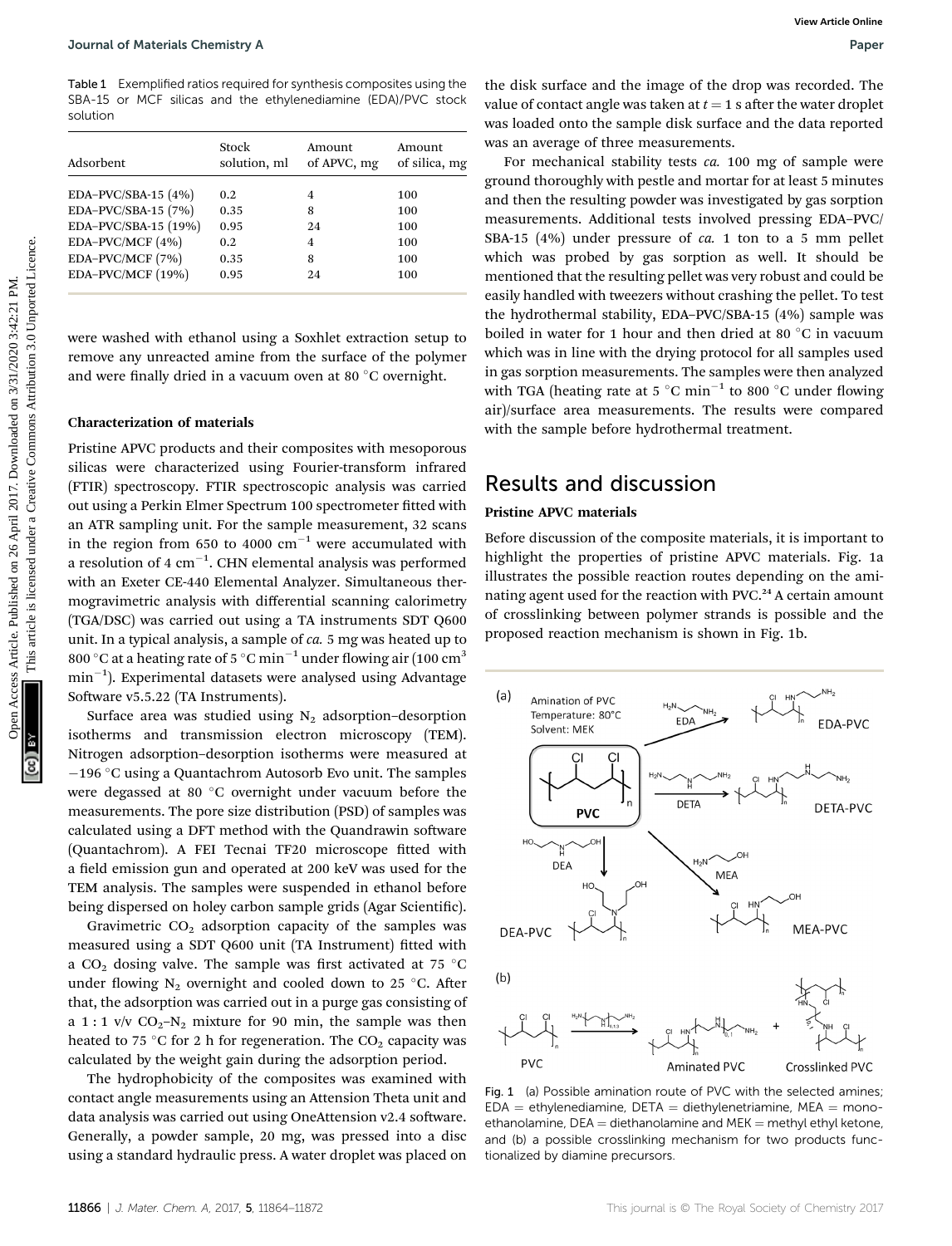

Fig. 2 TGA (black, left scale) and DSC (red, right scale) for unmodified PVC and EDA–PVC. The exothermic transition at around 160 °C (indicated with a black arrow) appeared only with cross-linkable aminated PVC samples.

Ethylenediamine (EDA) was chosen as a model aminating agent for optimizing the process as other groups have tested a coupling reaction between EDA and PVC before.<sup>22-24</sup> Analysis of several samples by elemental analysis consistently showed ca. 2.9 wt% of nitrogen indicating that the washing in a Soxhlet setup have led to reproducible results. The level of functionalization is also higher than reported previously due to the modified synthetic procedure.<sup>23,24</sup>

Fig. 2 shows the results of TGA/DSC measurements for unmodified PVC in airflow. An endothermic weight loss at 260 °C is attributed to the loss of monomers after the depolymerization.

Following exothermic steps are due to combustion of the polymer. EDA–PVC sample (Fig. 2) showed a small weight loss from 70 °C to ca. 160 °C due to the loss of the solvent. A minor exothermic peak appeared at around  $170^{\circ}$ C which is likely due to a solid-phase transition (e.g. non-isothermal crystallization or polymorphic conversion)<sup>23,24</sup> which is absent in the PVC polymer.<sup>27</sup> A significant weight loss between 170 and 210  $^{\circ}$ C is accompanied by a corresponding exothermic peak on the DSC curve. This weight loss could be attributed to the possible loss of amine crosslinkers followed by a gradual depolymerization of PVC at higher temperatures. When compared with other aminated PVC samples prepared in this work (Fig. S1†), this is a common feature to the aminating reagents with potential for crosslinking/self-polymerizing, e.g. DETA–PVC (Fig. S1c†). MEA–PVC and DEA–PVC, which are unlikely to be crosslinked due to amination, showed no exothermic peak in this region (Fig. S1d and e†). Overall, the thermal analysis results indicate that aminated PVC materials are stable up to  $140\degree C$  without decomposition. The thermal stability is sufficient for thermal regeneration of the composites to be carried out sustainably in the associated carbon capture process.<sup>1</sup>

## EDA–PVC/silica composites

Two mesoporous silica materials (SBA-15 and MCF) were chosen as the support for APVC due to their high surface area and mesoporous characteristic. The latter is important as high surface area materials with microporous structure (pore diameter < 2 nm) could suffer from pore blockage upon polymer deposition, hence reducing the gas adsorption capacity.<sup>1</sup> The organic content of the APVC/silica composite samples was

analyzed with TGA and elemental analysis with the results presented in Table 2.

The observed nitrogen content is almost double when compared with the pristine EDA–PVC samples. For example, 4.4, 4.5 and 4.2% for 4%, 7% and 19% EDA loaded on MCF silica respectively versus 2.9 wt% observed for the pristine EDA– PVC products. This is consistent with the TGA results for products with different loadings of the EDA–PVC on SBA-15 and MCF supports (Fig. 3). In comparison with a pristine EDA–PVC sample (cf. Fig. 2) the TGA results suggested the remains of the solvent and unreacted amines were still present within the samples.

Representative FTIR spectrum of EDA–PVC/SBA-15 in comparison with three other APVC composites is shown in Fig. 4. The highlighted broad absorbance bands at 3200–3500  $cm^{-1}$  are assigned to NH stretching as well as OH stretching in cases of MEA–PVC and DEA–PVC coated samples. This indicates the similarity of the composite materials depending on the nature of the amination agent. Composite samples appear similar due to the similarity in the functional groups on the aminated PVC coatings.

Absorption band at 2800–3000 cm<sup>-1</sup> are due to the CH<sub>2</sub> stretching modes, both on the PVC backbone and the amines. NH<sub>2</sub> bending modes appear in  $\sim$ 1540 cm<sup>-1</sup> while bands at 1450–1480 cm<sup>-1</sup> and  $\sim$ 1350 cm<sup>-1</sup> are assigned to CH<sub>2</sub> bending

Table 2 The organic content, BET surface area, pore volume and mean pore size for aminated PVC–silica composites and the silica supports. The PSD data of MCF samples were calculated from the adsorption branch due to their interconnected porous structure<sup>28</sup>

| Adsorbent            | Organic<br>content<br>(% w/w) | <b>BET</b><br>surface area<br>$(m^2 g^{-1})$ | Pore<br>volume<br>$\rm (cm^3 \ g^{-1})$ | Pore<br>radius<br>(nm) |
|----------------------|-------------------------------|----------------------------------------------|-----------------------------------------|------------------------|
| Unsupported EDA-PVC  | 100                           | $\Omega$                                     | $\Omega$                                | $\Omega$               |
| <b>SBA-15</b>        | 0                             | 481                                          | 0.98                                    | 4.4                    |
| EDA-PVC/SBA-15 (4%)  | 20                            | 314                                          | 0.66                                    | 3.0                    |
| EDA-PVC/SBA-15 (7%)  | 22                            | 295                                          | 0.58                                    | 2.8                    |
| EDA-PVC/SBA-15 (19%) | 53                            | 116                                          | 0.25                                    | 3.1                    |
| <b>MCF</b>           | $\Omega$                      | 559                                          | 0.87                                    | 5.3                    |
| EDA-PVC/MCF $(4%)$   | 10                            | 122                                          | 0.34                                    | 5.4                    |
| EDA-PVC/MCF (7%)     | 17                            | 98                                           | 0.34                                    | 4.8                    |
| EDA-PVC/MCF (19%)    | 44                            | 81                                           | 0.20                                    | 4.3                    |
|                      |                               |                                              |                                         |                        |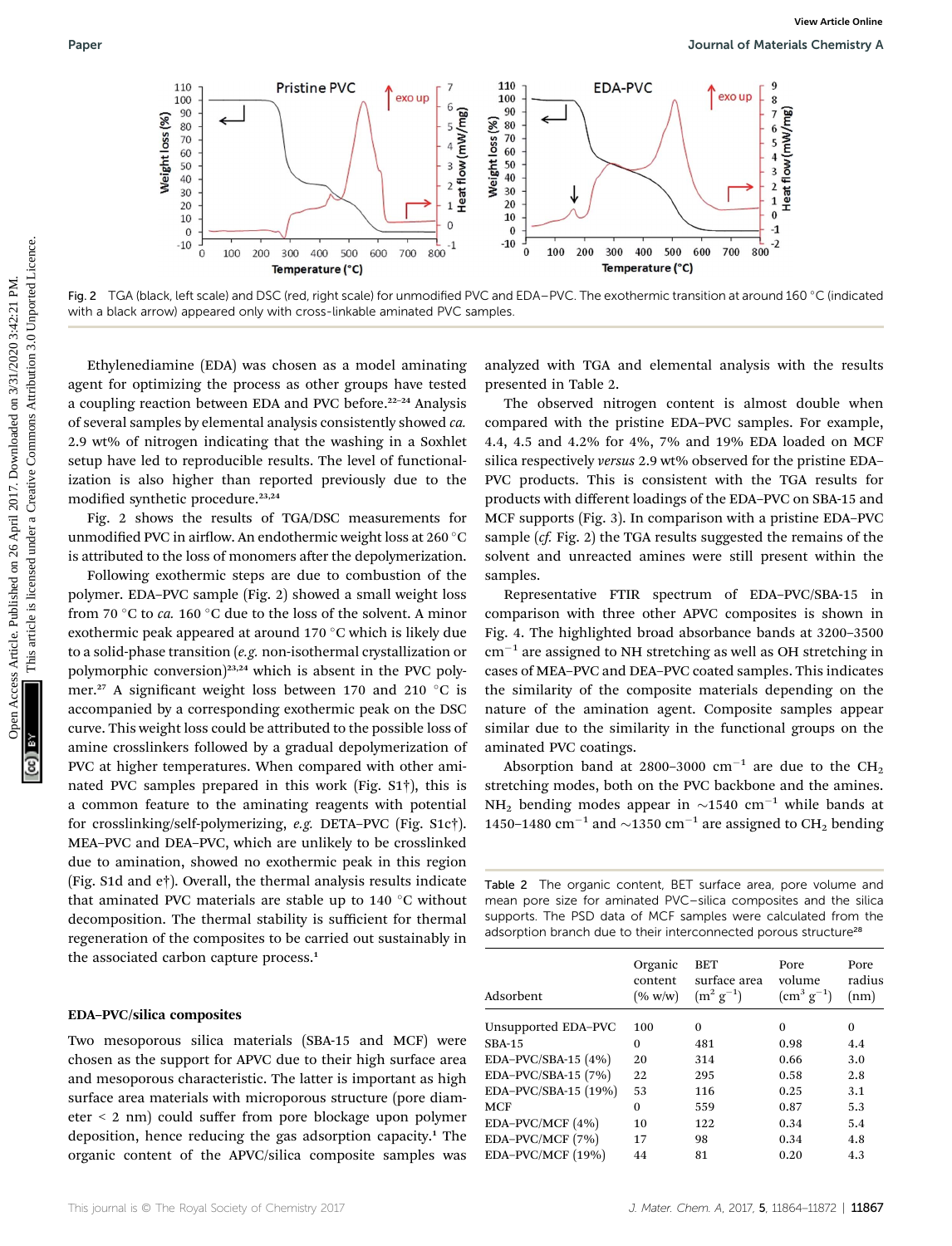![](_page_4_Figure_3.jpeg)

![](_page_4_Figure_4.jpeg)

Fig. 4 FTIR spectroscopy of EDA–PVC/SBA-15 (4%), DETA–PVC/SBA-15 (4%), MEA–PVC/SBA-15 (4%) and DEA–PVC/SBA-15 (4%).

modes. The strong absorbance band shown at 1750  $\text{cm}^{-1}$  is due to the  $C=O$  stretching from the residual ketone groups from the solvents. Below 1200  $\text{cm}^{-1}$ , all spectra were dominated by the strong silica absorbance and therefore this data range was omitted. The retention of the solvent as indicated by FTIR data is expected considering the highly porous nature of the silica. However, the observed increase of the amount of the remains has very limited effect as a significant porosity and high surface area were retained, especially for products with 4% loading of APVC according to the surface area measurements.

The adsorption/desorption measurement results of EDA–PVC composites with SBA-15 and MCF are shown in Fig. 5 with the results summarized in Table 2. In addition to surface area measurements all three supports (MCF, SBA-15 and fumed silica) were investigated by HRTEM (Fig. S2†). For all tested EDA–PVC composites there is a gradual decrease in the surface area and pore volume depending on the amount of amine-functionalised PVC used. In the case of SBA-15, which showed very well defined pores (Fig. S2†), the PSD data suggested that the pore radius was reduced from 4.4 nm to ca. 3 nm depending on the amount of the loaded EDA–PVC. The pore sizes of the MCF substrate were generally unaffected. The adsorption properties of fumed silica  $(f-SiO<sub>2</sub>)$  were also tested due its importance as a commercial standard. It showed a broad size distribution of mesopores with radius >1 nm. Interestingly, an increased polymer content (at 19%) for the fumed silica sample seemed to lead to larger pores

at a radius >5.0 nm the phenomenon observed before for chitosan/fumed silica composites (Fig. S3†).<sup>25</sup> It was also suggested that the pore structure of the adsorption sites plays a significant role on the total  $CO<sub>2</sub>$  adsorption capacity, in addition to the available amine sites. $29,30$  Therefore, the pore structures of the composites were also mapped with the  $CO<sub>2</sub>$ adsorption data as discussed in the next section. This allowed us to extrapolate the critical parameters for optimizing  $CO<sub>2</sub>$ adsorption capacity. In contrast to SBA-15 and MCF control experiments carried out on EDA–PVC/fumed silica samples showed both the surface area and pore volume were hardly affected upon polymer deposition (Fig. S3†).

#### Gravimetric  $CO<sub>2</sub>$  adsorption capacity of APVC composites

Carbon dioxide adsorption capacity of EDA–PVC on mesoporous silica composites was measured gravimetrically, e.g. by purging  $CO_2/N_2$  mix (1 : 1 v/v, 50%) over the adsorbent samples at 25 $\degree$ C and the results are shown in Fig. 6.

The gravimetric method for measuring the  $CO<sub>2</sub>$  adsorption capacity was chosen here because it models the real carbon capture environment more closely than the volumetric method. As expected the unsupported EDA–PVC sample has shown a very low capacity below a measureable limit of our instrument of 0.73 cm<sup>3</sup>  $g^{-1}$ . On examining the CO<sub>2</sub> adsorption capacity of EDA–PVC/SBA-15 (4%) composite has shown the highest adsorption capacity of 12  $\text{cm}^3 \text{ g}^{-1}$ . In line with the surface area measurements results the capacity to store  $CO<sub>2</sub>$  gradually decreases as the polymer content increases. A similar trend was also observed for MCF series that showed maximum  $CO<sub>2</sub>$ storage capacity peaking at 11 cm $^3$  g<sup>-1</sup>. A comparable study on related amine-grafted mesoporous silicas MCM-41 with a capacity of 14  $\text{cm}^3 \text{ g}^{-1}$  has also shown that an increase in pore size can enhance  $CO<sub>2</sub>$  adsorption capacity while connectivity speeds up the adsorption process.<sup>30</sup> In context of this study, EDA–PVC/MCF (4%) composites, which possess larger pores (between 4.0 to 8.0 nm in radius) and interconnecting porous structure, may be advantageous for carbon capture over 2D SBA-15 adsorbents.

The ratio was used as an indicator of the efficiency of the amount of  $CO<sub>2</sub>$  adsorbed. Since the increase in polymer content did not yield higher  $CO<sub>2</sub>$  adsorption capacity, the adsorption efficiency (or  $CO_2$ : N) ratio decreases as the polymer content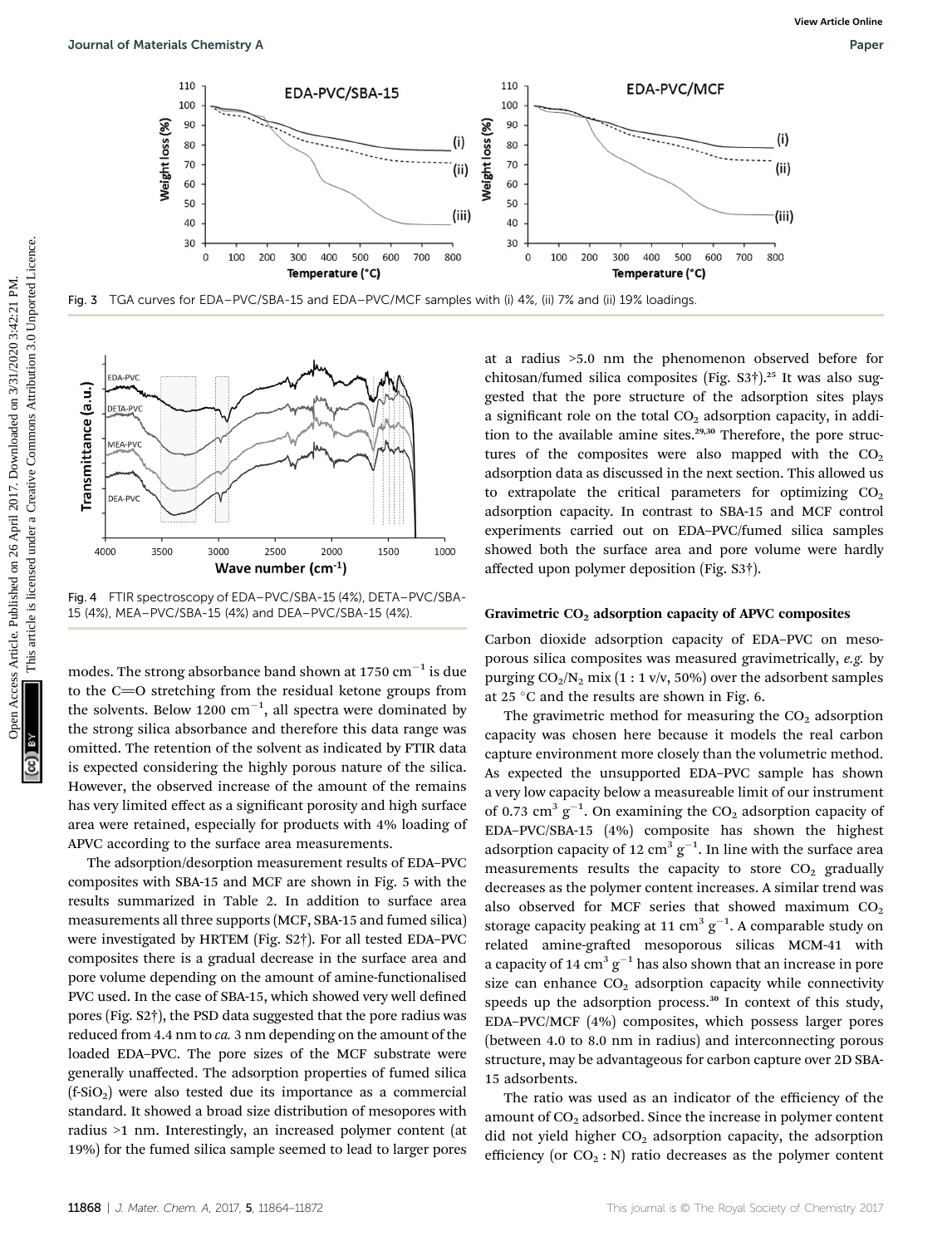![](_page_5_Figure_2.jpeg)

Fig. 5 Nitrogen adsorption–desorption isotherms and pore size distribution (PSD) of MCF and SBA-15 composites with (i) 0%, (ii) 4%, (iii) 7%, (iv) 19% loading of EDA–PVC. Both the isotherms and PSD graphs were off-set along the y-axis for clarity.

![](_page_5_Figure_4.jpeg)

Fig. 6  $CO<sub>2</sub>$  adsorption capacity at 25 °C measured by gravimetric method (left scale) and  $CO_2$ : N ratio (right scale) for EDA–PVC/mesoporous silica samples depending on the amount of APVC. The  $CO<sub>2</sub>$ : N ratio is calculated from the  $CO<sub>2</sub>$  adsorption capacity while the nitrogen content was calculated from CHN analysis.

increases. One exception was EDA–PVC/SBA-15 (19%), which showed a higher  $CO<sub>2</sub>$ : N ratio than that of the sample with 7% loading. This was due to high organic residues content (53%) observed in this product (Table 2) which suggested an excessive amount of trapped solvent MEK in pores. This case also illustrated the disadvantage of 2D non-connected pore networks. EDA–PVC on commercial fumed silica was also tested for  $CO<sub>2</sub>$ adsorption but the capacity shown was rather low (<1 cm<sup>3</sup>  $g^{-1}$ ). Supporting the aminated PVC polymer on SBA-15 and MCF mesoporous silica with 4% polymer content showed the highest  $CO<sub>2</sub>$  adsorption capacity among tested candidates. They therefore, meet three important criteria for an effective solid state adsorbent (1) being readily available on operational scale due to simple synthetic protocol; (2) possessing good adsorption capacity and (3) easy to handle with low environmental impact due to utilization of abundant waste material. However, the final criteria and ultimate challenge for any solid state adsorbent is its economic viability, e.g. an ability to regenerate with low energy duty. This was tested by analysis of the kinetics of adsorption/desorption on selected samples.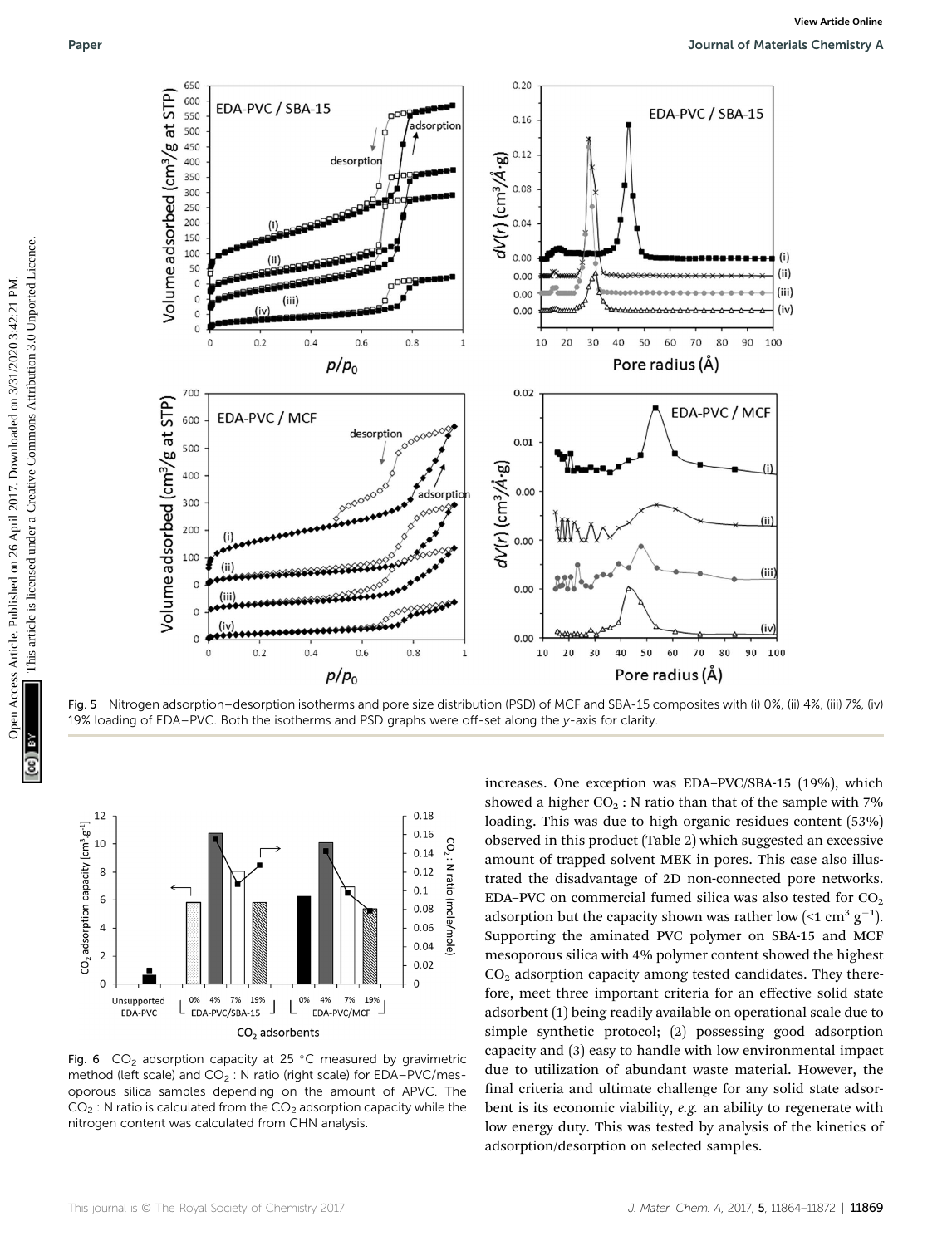The representative  $CO<sub>2</sub>$  adsorption kinetic profiles are shown in Fig. S5.† All samples reach saturation at 90 min and 90% of the adsorption capacity in 20 min. In all profiles, we observed an "initial step" followed by an increase in weight to saturation due to  $CO<sub>2</sub>$  adsorption. One possible explanation for this observation is that the adsorption on the readily accessible sites on the outer surface or near the entrance of pores. Once these sites are occupied the pores become partially blocked and further adsorption is slowed down. When the  $CO<sub>2</sub>$  molecules migrate towards the inner sites, pores open again and allow further adsorption. Such assumption is also supported by the assessment of the porosity of the adsorbents, e.g. with narrower pores on adsorbent showing a wider step. In particular, the EDA–PVC/ MCF (4%) sample showed the smallest step due to its wider pores and interconnected porosity. Initial blockage became a less significant issue. The observed "non-linear" adsorption behaviour in Fig. S5† could be also attributed to change in nature of polymer coating around the exterior pores of the support due to interaction between  $CO<sub>2</sub>$  molecules and amine sites during initial exposure to carbon dioxide. This may be accompanied by heat release leading to a reduction of diffusional resistance and as such,  $CO<sub>2</sub>$  molecules could enter more facile into the interior pores of the support as manifested by a subsequent region of fast  $CO<sub>2</sub>$  uptake. All adsorbents also recorded  $\sim$ 100% desorption at 75 °C, which leads to a thermal energy duty at *ca.* 60 kJ  $\mathrm{mol_{CO_2}}^{-1}$ , a considerable improvement from CaO and MEA solution. It should be noted that the TGA results suggested that the EDA–PVC products were stable up to 140 °C. Therefore higher regeneration temperature can be employed to speed up regeneration process. However, regeneration at a lower temperature of  $75^{\circ}$ C can reduce the energy consumption, which is critical for a competitive CCS system. **Constraints Articles** Chomistry Articles. Published on 2017. The published on 26 April 2017. The comparison of the matter of the state of the state article is likely the common and one of the state of the state of the st

#### The role of the aminating agent on the  $CO<sub>2</sub>$  storage capacity

In addition to EDA, three other aminating reagents, diethylenetriamine (DETA), monoethanolamine (MEA) and diethanolamine (DEA) were tested and composites of aminated PVC on SBA-15 (all 4%) prepared from these reagents were analyzed. The structural data and  $CO<sub>2</sub>$  adsorption capacity for these composite samples are summarized in Fig. 7 and Table S2. $\dagger$  N<sub>2</sub> adsorption isotherms are given in Fig. S4.†

A decrease in adsorption capacity was observed for all samples compared with EDA-PVC/SBA-15. Generally,  $CO<sub>2</sub>$ adsorption on amine groups under dry conditions leads to a formation of a carbamate following the chemical equation shown in Fig. 8a. Such adsorption may become less effective if the two amine groups are further apart.<sup>31</sup> Among the aminating reagents that we used, ethylenediamine (EDA) appear to possess the best geometry for forming carbamate as illustrated in Fig. 8b. With an extra amine on the chain, diethylenetriamine (DETA) becomes less effective. Although widely used in liquid phase adsorption, mono- and diethanolamine (MEA and DEA) seem to be the least effective reagents for this task with DEA further hampered by steric hinderance due to the extra ethyl hydroxyl group. Compared with EDA–PVC/SBA-15, all three samples showed a higher surface area, higher pore volume and

![](_page_6_Figure_7.jpeg)

Fig. 7  $CO<sub>2</sub>$  adsorption capacity of APVC/SBA-15 (4%) composites depending on the nature of the aminating reagent.

![](_page_6_Figure_9.jpeg)

Fig. 8 Proposed reaction schematic for  $CO<sub>2</sub>$  chemisorption on a generic amine (a) and supported ethylenediamine (EDA) with carbamate formation in anhydrous condition (b).<sup>31</sup>

larger pore sizes. All of these structural parameters seem to be essential for a high  $CO<sub>2</sub>$  adsorption capacity, but none of the samples outperformed EDA–PVC/SBA-15. This highlights that the distribution of amine sites on the adsorbents is critical to high  $CO<sub>2</sub>$  adsorption performance.

There are examples of composite materials prepared by coating polymers and mesoporous silicas that have been tested as adsorbents for  $CCS$ ,<sup>1,13</sup> with the research primarily dedicated to polyethyleneimine (PEI) functionalized silicas.<sup>31</sup> PEI physically coated on MCF has achieved impressive  $CO<sub>2</sub>$  adsorption characteristics with similar amine efficiency  $(CO_2 : N \text{ ratio})$  to results in this work. Further enhancement was also shown from the adsorption under humid conditions (1% water in flue gases).<sup>31</sup> We also tested mechanical stability of EDA–PVC/SBA-15 (4%) sample, which showed the highest  $CO<sub>2</sub>$  adsorption capacity among all samples tested in this work. The outcome of these experiments is summarized in Table S3.† Within the measurement error, there is a negligible difference between surface area, pore sizes and pore volume of the pristine and reground samples. There is a ca. 10% reduction in surface area accompanied by a similar reduction in pore volume for the pelletized sample while the pore sizes are the same. The resulting pellet is very robust and could be manipulated with the tweezers without breakage. This could be a useful property in industrial settings, e.g. for retrospective addition to existing CCS facilities.

There was a marginal difference between the TGA profiles of the untreated sample and the sample subject to hydrothermal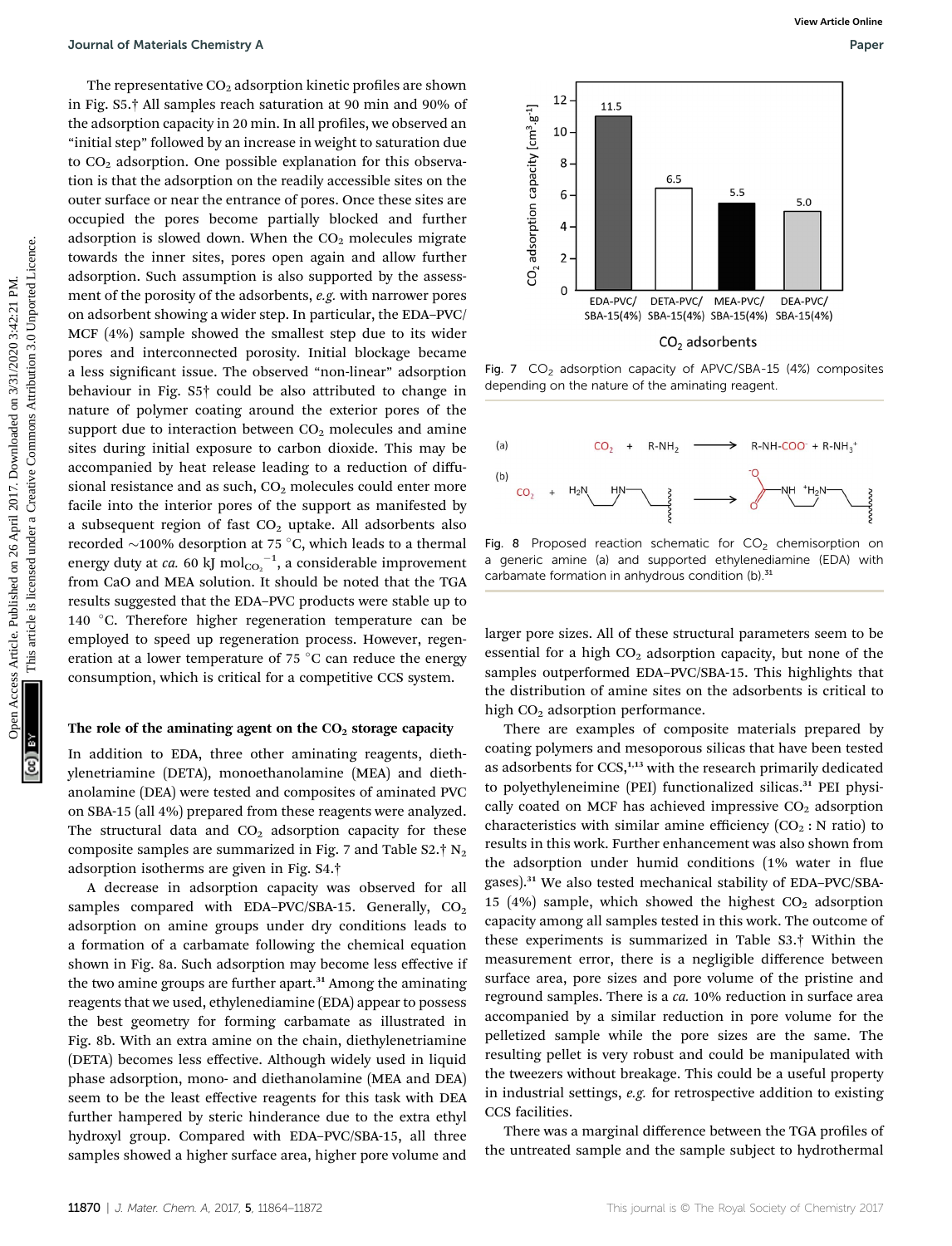treatment in boiling water for 1 hour (Fig. S6†). The resulting sorption characteristic of the hydrothermally treated sample after degassing at 100 °C is less than 5% lower when compared with the untreated composite indicating the good hydrothermal stability.

## Hydrophobicity of the absorbents measured by contact angle tests

When compared with other amine-based adsorbents such as aminated mesoporous silicas,<sup>32</sup> one distinctive property of PVCbased materials is their hydrophobicity. Hydrophobic adsorbents can be of particular use when the flue gas has excessive moisture content and the adsorbing system needs to avoid moisture. To study the hydrophobicity of the adsorbents, the contact angle of a water droplet on the adsorbent surface was measured. Fig. 9 shows the water droplet on the surface of fumed silica, EDA–PVC/SBA-15 (4%) composite. The pristine EDA–PVC product showed a high hydrophobicity as evident by a contact angle of 76.7°. SBA-15 is a highly hydrophilic support as apparent by the recorded contact angle of 15.4°. However, the minor 4% loading of EDA–PVC was sufficient to more than double the contact angle to 35.6°.

The ability to control the hydrophobic–hydrophilic function is important as it could present an efficient way for stabilising compounds with high adsorption characteristics for  $CO<sub>2</sub>$  sorption. For example, inducing hydrophobicity has been highlighted as a very efficient method in rendering compounds with limited stability (such as many MOFs) in elevated water content flues.<sup>33</sup> Using PVC as a raw material for the preparation of adsorbent aiming at  $CO<sub>2</sub>$  adsorption from flue gas could therefore present a unique advantage. Most solid state adsorbents such as zeolites, amine-grafted mesoporous silicas (MCM-41 and SBA-15) and many MOF systems are hydrophilic. High moisture content in flue gas is a natural by-product of combustion. For example, gas-fired power plants, preferred by developed countries, could generate a clean flue gas but with a much higher moisture content of up to 14%. As such, the moisture content could pose a negative effect on the efficiency of the adsorbents in a carbon capture system. This effect is particularly noticeable using zeolites as adsorbent as they are known to be deactivated in presence of moisture.<sup>34,35</sup> Therefore, hydrophobic  $CO<sub>2</sub>$  adsorbents which can be operated under high moisture content is a step in the right direction towards finding the ultimate  $CO<sub>2</sub>$  adsorbent. Moreover, as most current aminebased solids selectively adsorb acidic gases such as  $CO<sub>2</sub>$  on surface basic sites this adsorption can be interfered by other acidic gases such as  $SO_2$  and  $NO_x$ . Modified PVC has already

![](_page_7_Figure_6.jpeg)

Fig. 9 Images from the contact angle measurement experiment on SBA-15, EDA–PVC/SBA-15 (4%) and unsupported EDA–PVC polymer.

shown its potential in the separation of  $\mathrm{CO}_2$  from  $\mathrm{SO}_2,^{36}$  making promising solid adsorbents for flues from coal power stations, e.g. with a high sulphur content which is particularly common in developing countries.

## Conclusions

This work demonstrates a novel recycling/reusable pathway for waste PVC. Using a simple, robust route a range of hydrophobic aminated PVC were coated on silica support materials to form composites with high surface areas. Among these composites, EDA-PVC/SBA-15 with 4% w/w loading gave the highest  $CO<sub>2</sub>$ adsorption capacity of 12  $\text{cm}^3$   $\text{g}^{-1}$  which also showed good mechanical and hydrothermal stability manifested by the marginal loss in surface area upon pressing to a compact pellet and after boiling in water. Higher polymer content seemed to cause pore blockage, which is a commonly observed feature in composites with mesoporous materials. The assessment of the adsorption/desorption kinetics for selected composites suggested an energy consumption of regeneration value of at 60 kJ  $\text{mol}_{\text{CO}_2}$ <sup>-1</sup>. When compared with pristine supports the enhanced hydrophobicity of the composites suggests an interesting development opportunity for novel adsorbents capable of operating in the flue gas emitted from a gas-fired power plant with higher water content. Future research directions in this area should focus on optimising the aminated PVC–silica composites towards cost-efficiency, enhanced  $CO<sub>2</sub>$  adsorption capacity, and  $CO<sub>2</sub>$  selectivity under realistic simulated flue gas streams. Paper<br>
Uses interactions of the hydrodensial of the space are by the endominally cented are proporting solid added on 26 April 2017. Downloaded the space of the byth common control to the space of the space of the space o

## Acknowledgements

AYG and JCM acknowledge the University of Glasgow for funding. GS, MSN and HHPY thank Scottish Carbon Capture and Storage (SCCS) program and the EPSRC, UK (EP/F034482/1 and EP/J02077X/1) for funding. We also thank Dr Cem Bayram (Hacettepe University, Ankara, Turkey) for his assistance in contact angle measurements. The data which underpin this work are available at http://dx.doi.org/10.XXXX/gla.researchdata.200 (will be completed after review when datasets are finalized).

## References

- 1 G. Sneddon, A. Greenaway and H. H. P. Yiu, Adv. Energy Mater., 2014, 4, 1301873; S. Choi, J. H. Drese and C. W. Jones, ChemSusChem, 2009, 2, 796.
- 2 N. MacDowell, N. Florin, A. Buchard, J. Hallett, A. Galindo, G. Jackson, C. S. Adjiman, C. K. Williams, N. Shah and P. Fennell, Energy Environ. Sci., 2010, 3, 1645; F. Zeman, Energy Environ. Sci., 2007, 41, 7558.
- 3 M. Wang, A. Lawal, P. Stephenson, J. Sidders and C. Ramshaw, Chem. Eng. Res. Des., 2011, 89, 1609.
- 4 Y. S. Bae and R. Q. Snurr, Angew. Chem., Int. Ed., 2011, 50, 11586.
- 5 H. C. Chen, P. P. Zhang, Y. F. Duan and C. S. Zhao, Chem. Eng. J., 2016, 295, 218.
- 6 A. T. Vu, K. Ho, S. Jin and C. H. Lee, Chem. Eng. J., 2016, 291, 161.